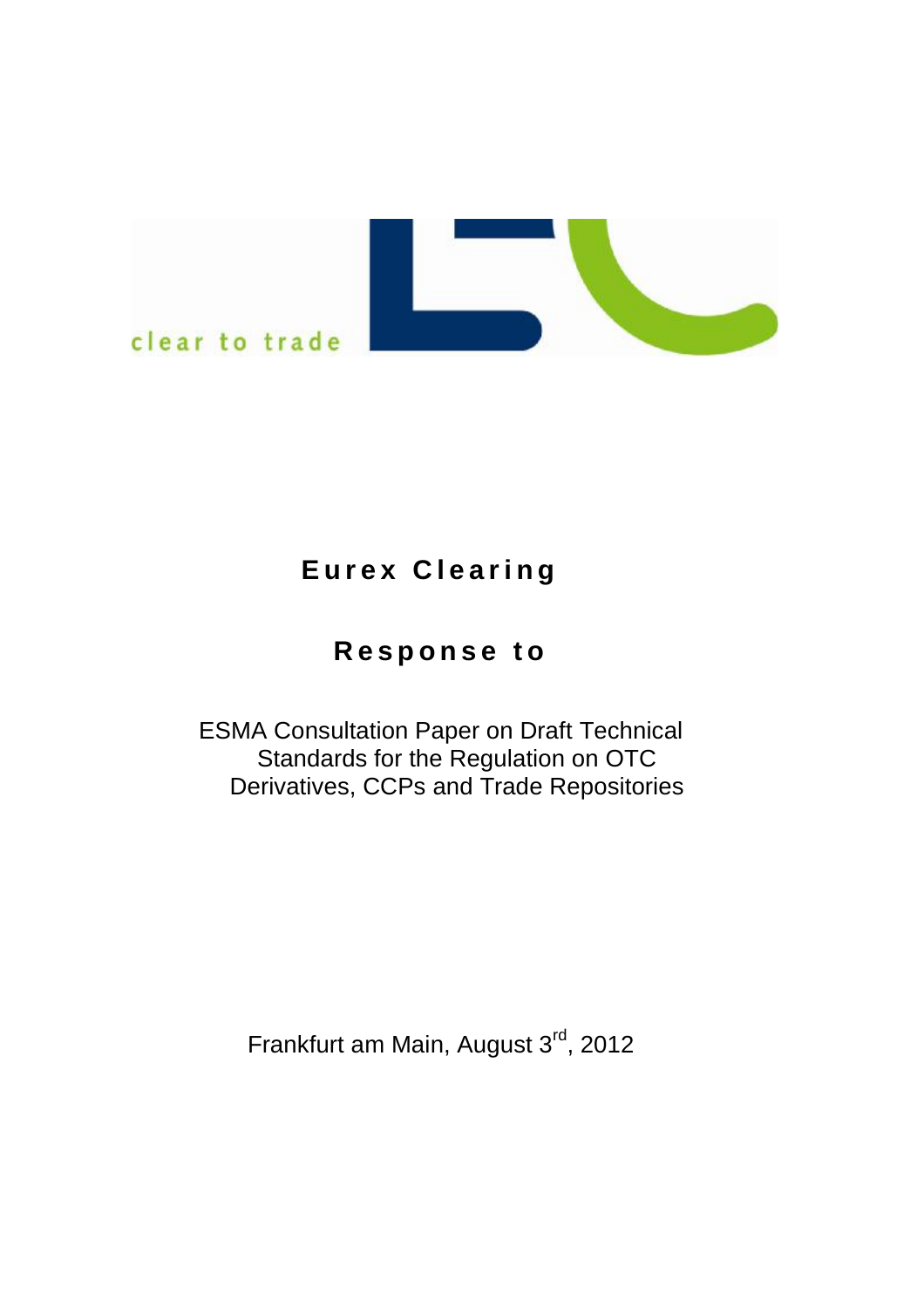#### **A. Introduction**

Eurex Clearing is a globally leading central counterparty (CCP). We offer fully automated and straight-through post trade services for derivatives, equities, repo, energy and fixed income transactions. As a central counterparty, our focus is to increase market integrity.

Eurex Clearing is a subsidiary of Deutsche Börse Group and acts as the central counterparty for Eurex, Eurex Bonds, Eurex Repo, European Energy Exchange (EEX) the FWB® Frankfurter Wertpapierbörse (the Frankfurt Stock Exchange) - both Xetra® and floor - and the Irish Stock Exchange.

Eurex Clearing AG is a company incorporated in Germany and licensed and regulated as a credit institution under supervision of the German Federal Financial Supervisory Authority (Bundesanstalt für Finanzdienstleistungsaufsicht - BaFin) pursuant to the German Banking Act (Gesetz über das Kreditwesen). The Financial Services Authority (FSA) has granted Eurex Clearing status as a Recognised Overseas Clearing House (ROCH) in the United Kingdom.

Eurex Clearing has contributed to the consultation on ESMA's Discussion Paper on Draft Technical Standards for the Regulation on OTC Derivatives, CCPs and Trade Repositories issued in February 2012. We welcome the additional opportunity to comment on ESMA's Draft Regulatory Technical Standards which already deliver a first draft legal text based on the discussion paper issued in February.

The next part, section B, of the document contains general remarks we have on the consultation paper. Finally, section C of this document contains detailed remarks on the proposed text.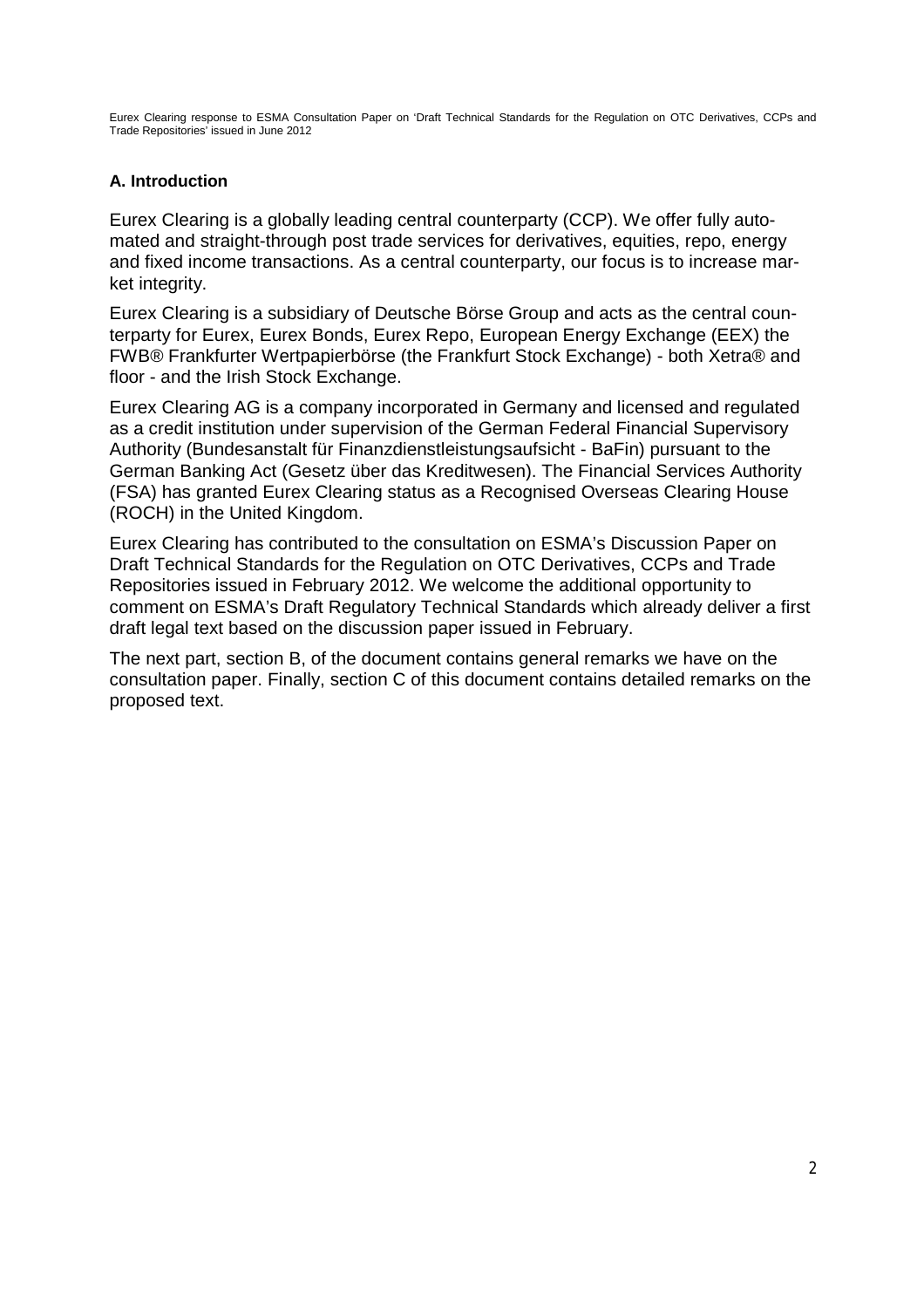# **B. General remarks**

The G20 agreement envisaged to strengthen the international financial system by improving the functioning of over-the-counter (OTC) derivatives markets through legislative and regulatory reforms to be implemented by end of 2012. In particular, the mandate was to promote the attractiveness of CCP clearing and thereby increase its use to mitigate counterparty risk and increase market integrity.

As a result on July 27th, 2012 the Regulation on OTC derivative transactions, central counterparties and trade repositories ("EMIR") has been published in the Official Journal of the European Union. While the legislative process took significantly longer than expected, the remaining time for defining and implementing the regulatory standards is very tight and puts both ESMA and the financial industry under significant pressure in order to adhere to the milestones set. ESMA has made great efforts to deliver on this crucial piece of Level 2 regulation on time and in close dialogue with the industry despite complex topics. Eurex Clearing in particular welcomes the consultations undertaken by ESMA in February 2012, and the current one published in June 2012.

To further contribute to ESMA's work, we would like to draw attention to some important aspects of the Draft Technical Standards, which we identified in the consultation paper. We are concerned, that some of the requirements will significantly increase the cost of CCP clearing in Europe beyond the points stipulated in EMIR.

This particularly holds true if the proposed ESMA Draft Technical Standards are neither aligned with recommendations set forth by EBA, or also the recently published CPSS-IOSCO Principles for Financial Market Infrastructures (FMIs), for example. The latter principles will become the global standards for CCPs and other post trade FMIs.

# • **ESMA should orientate on comparable international standards**

Mandating requirements for the European financial markets should never ignore the fact that financial markets are global and market participants acting internationally will evaluate their clearing choice based on integrity and safety, but also equally strong on efficiency criteria. Given that the requirements of CPSS-IOSCO Principles as well as the mandate under the Dodd-Frank Act will be deemed as prudent and safe, the final decision of market participants to select a CCP clearing location might then culminate on one factor, namely on costs – legal, operational, administrative or other.

We therefore would like to emphasise that the proposed requirements go beyond the CPSS-IOSCO principles or comparable rulemaking in the US and will put European CCPs in a competitive disadvantage compared to CCPs adhering to those accepted global standards. As example we would name the prescriptive proposals in the areas on margining, collateral, investment policy or liquidity risk control.

To preclude such outcome we urge ESMA to align its orientation with comparable global standards and to perform a detailed cost-benefit analysis and not take a too prescriptive approach when finalizing the technical standards but provide for principle based flexibility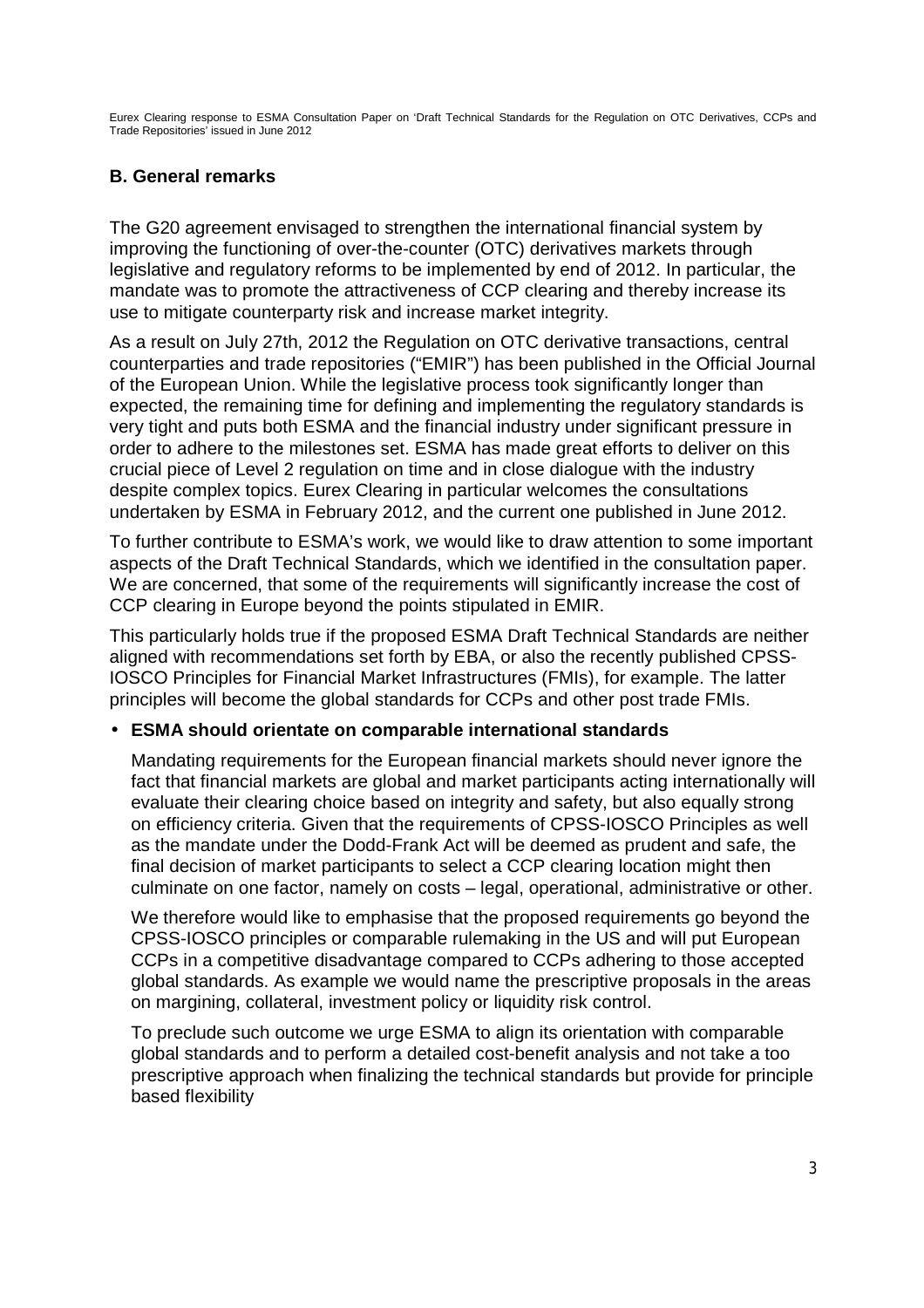### • **Too prescriptive requirements for portfolio margining and compulsory confidence levels**

The deviation from international standards becomes most evident in Annex III, Chapter VII on Margins. Whereas CPSS-IOSCO in its Principles for Financial Market Infrastructures (FMIs) as well as Dodd-Frank (via CFTC regulation 39.9 (g)) set harmonized global standards at 99.0 per cent in confidence levels for both OTC derivatives as well as non-OTC derivatives ESMA has set higher confidence levels for OTC derivatives at 99.5 per cent.

In addition, we would like to refer to the latest Basel III ruling for capital requirement for bank exposures to CCPs as well as the current CRD IV proposal on that topic. OTC derivatives and non-OTC derivatives are treated equally with respect to capital requirements. This might be an indication to not distinguish between OTC and non-OTC derivatives for risk management purposes.

We clearly see the necessity for ESMA to detail relevant EMIR articles and to set certain benchmarks in that respect. However, the entire margins section is overly detailed and prescriptive in its regulation. This prescriptive approach will lead to substantially higher cost for the financial industry and also the real economy without stipulating a safer or more prudent framework. Also we are concerned about reducing the relevance of mutual lines of defense such as the clearing fund and the resulting moral hazard of lower incentive to support the default management process.

Many proposals throughout the entire margins section would fit only in the context of a risk model with a rule-based single-product approach. Such approaches may work for simplest products, but are not applicable for some products cleared already and more complex OTC products subject to mandatory clearing in the future.

A clearing member's default may lead to systemic market disruption if the clearing member's portfolio is too large or not balanced. A balanced portfolio structure is best incentivised by risk sensitive portfolio margining. However, these incentives are violated if margining is not risk sensitive and especially the requirements in Art. 2 MAR and Art. 4 MAR would lead to risk insensitive margins.

The taken approach by ESMA will therefore hinder innovative, state-of the art portfolio margining concepts which to our knowledge are promoted by regulators.

We fully support the idea that the risk method should adequately account for product specifics and special treatment may be required in some cases (e.g. complex or illiquid products). Though, the segmentation into OTC/non-OTC is arbitrary; the segmentation based on inherent product characteristics is far more adequate.

Therefore, addressing such product specifics via a higher confidence level acrossthe-board is misleading. Instead, specific model add-ons should be included to best reflect the structure of product specifics (e.g. liquidity add-on to account for illiquidity). We will elaborate on details in the respective section of the document.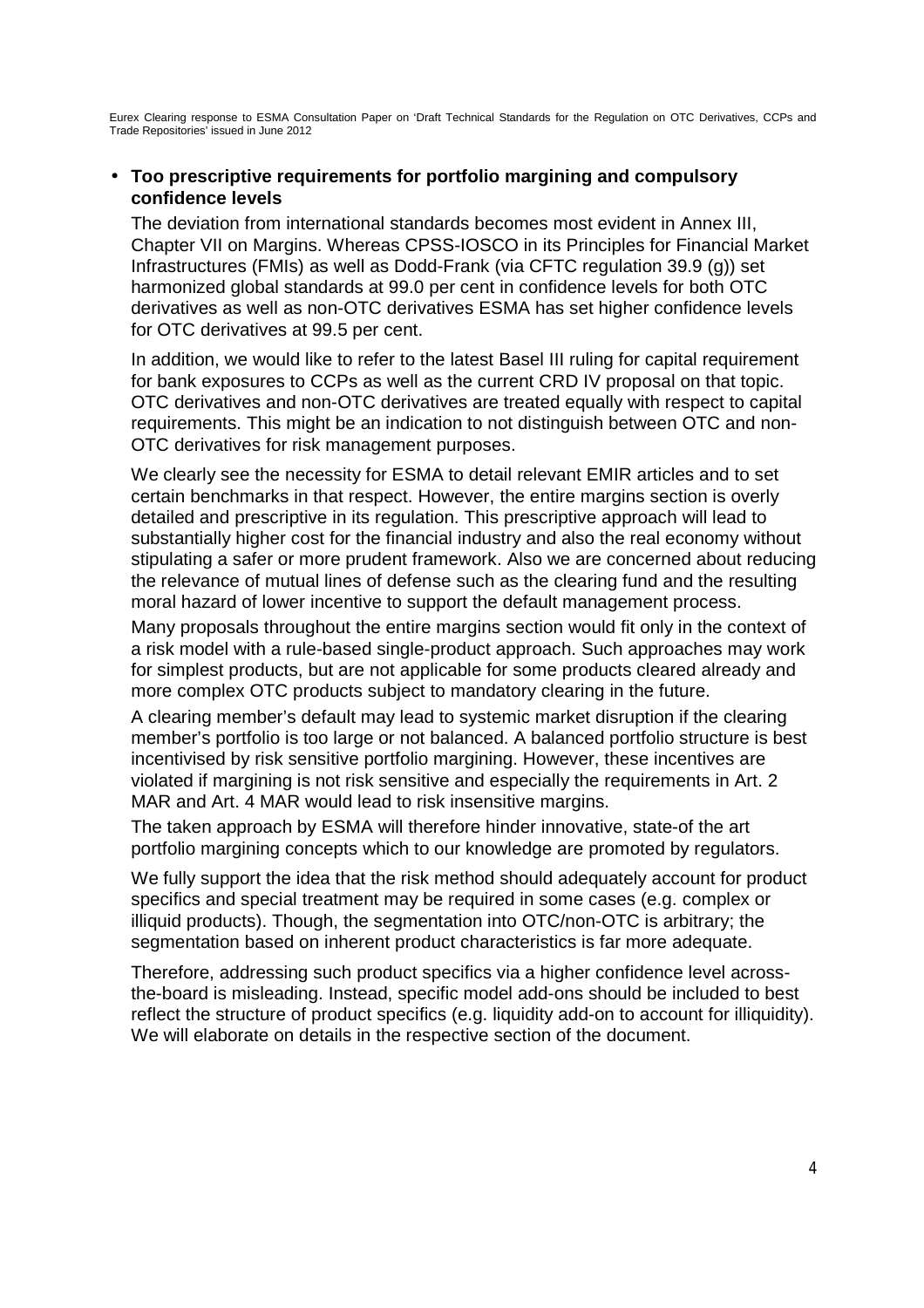# **C. Detailed comments on the consultation paper**

# **Annex II**

# **Chapter II, Indirect clearing relationships (page 66 -67) Eurex Clearing comments:**

Art 39 (3) EMIR requires *"CCPs to open, upon request from a clearing member, more than one account in their own name or for the account of their client".*

Art. 4 (9) ICA (page 67) requires that:

"*A client that provides indirect clearing services shall request the clearing member to open a segregated account at the CCP. The account shall be for the exclusive purpose of holding the assets and positions of its indirect clients."*

We propose to clarify that individual client segregation as stated in Art. 39 (3) EMIR is required.

In addition, Art. 4 (4) ICA (page 67) requires: *"These procedures shall be supported by the CCP and shall allow the transfer of assets …"*

We propose to clarify what kind of support is expected from a CCP.

# **Chapter VI, Liquidity Fragmentation (pages 71/72)**

# **Eurex Clearing comments:**

Art. 8 (4) EMIR stipulates that *"access of the CCP to the trading venue shall be granted only where such access would not require interoperability […]."* 

The article is backed by recital 34 of EMIR where *"the right of access of a CCP to a trading venue should allow for arrangements whereby multiple CCPs use trade feeds of the same trading venue. However, this should not lead to interoperability for derivatives clearing or create liquidity fragmentation."* 

Additionally, recital 73 EMIR requires ESMA to first produce a report by 30 September 2014, before an extension of interoperability arrangements can be considered for asset classes other than transferable instruments.

Based on the above, recital 53 of the CP "that interoperability arrangements should not be excluded" as well as Art. 1 LF (6) to "take the form of interoperability arrangements" for OTC derivatives are in direct contradiction with the level 1 text EMIR.

We believe that before interoperability arrangements for derivatives are authorized a detailed assessment of the implications on systemic risk for the financial markets in Europe is required and minimum standards for Europe should be defined.

Therefore, Art. 1 LF  $(3) - (6)$  should be deleted.

Art. 8 (5) EMIR requires ESMA to draft technical standards specifying the notion of liquidity fragmentation. Article 1 (2) LF outlines a definition of liquidity fragmentation. We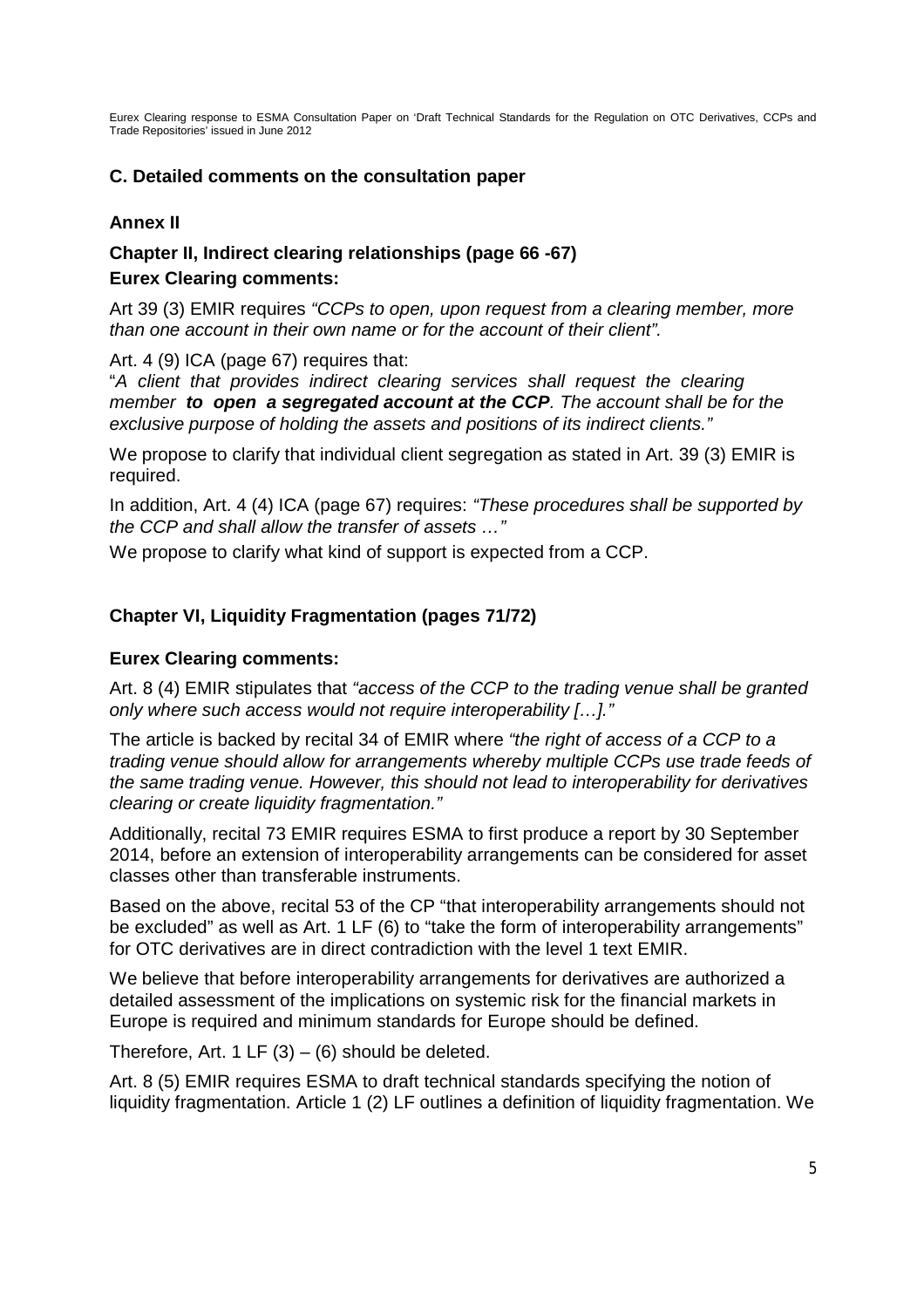believe that this description is too narrow and disregards the aspect that there are different liquidity pools on each level of the value chain.

ESMA, in regards to the task of finding a definition of liquidity fragmentation, should consider these aspects. An alternative specification for the notion of liquidity fragmentation also considering clearing liquidity pools should replace Article 1 LF (2):

"*As there are liquidity pools on the clearing and trading layer, it needs to be differentiated between clearing liquidity fragmentation and trading liquidity fragmentation. Clearing liquidity pool fragmentation is a situation where the connectivity between CCPs would create additional systemic risk (resulting from the split of liquidity between the CCPs).* 

*The case would arise where the connectivity of CCPs would end up in a net long position of one CCP and a net short position of the other CCP, and where the CCPs do not provide margins for cross CCP risk positions. It is required, that Inter-CCP risk positions need to be collateralized (i.e. secured by margins) at a third party. In addition, the trading venue needs to ensure the availability of an orderly post-trade process."* 

# **Annex III**

# **Chapter I, General**

# **Eurex Clearing comments** (additions in bold / italic)**:**

We would recommend having a clarification added with respect to the confidence level definition in Article 2 (4), i.e. making it clear that the confidence level is the confidence level actually achieved and not the targeted level. Therefore we propose to add a second sentence to the definition: *"The confidence level is determined via ex-post backtesting as defined in paragraph (1) and reflect the actually achieved percentage of exposure movements".* 

# **Chapter III, Recognition of third country CCPs (pages 91/92)**

#### **Eurex Clearing comments:**

We fully support the requirements for the recognition of  $3<sup>rd</sup>$  country CCPs as outlined in Art. 25 EMIR. We also agree with the statement in Annex III recital 13 that it is "important to ensure that recognised third country CCPs do not disrupt the orderly functioning of European markets or have competitive advantage to authorised CCPs."

We read with concern that ESMA has chosen policy option 2 relying only on the equivalence assessment by the European Commission for the following reasons:

• Art. 25 (6) EMIR states that European Commission may adopt an implementing act (equivalence assessment) to ensure compliance with EMIR requirements as laid down in Title IV of EMIR.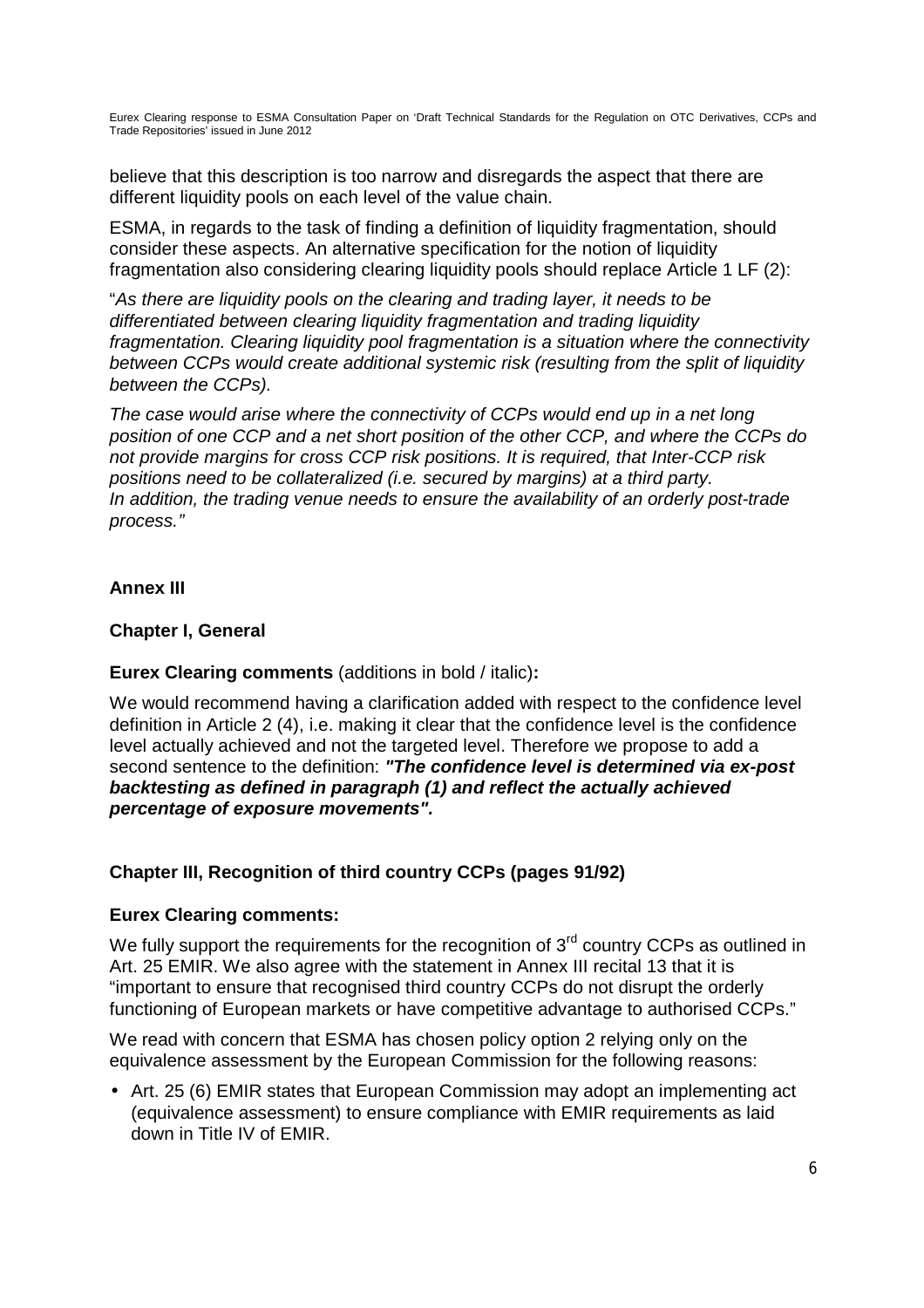• This obviously excludes certain EMIR articles of Title II and III e.g. Article 7 (Access to a CCP), Article 8 (Access to a trading venue), Article 9 (Reporting obligations) and Art. 16 (Capital requirements) from the equivalence assessment.

We would urge ESMA to require additional detailed information on the above mentioned areas for the application process according to Art. 1 3C (1) to ensure a level playing field. This could be achieved via inclusion of information in the list of Art. 1 3c (1).

Also, as this is not explicitly itemized, details on the segregation and portability services (customer protection arrangements) of the third country CCP as well as the proof of the legal soundness of those services should be requested, e. g. as a letter (k) on the list of Art. 1 3C (1).

# **Chapter IV, Organizational Requirements (pages 92 - 99)**

#### **Eurex Clearing comments:**

In general, with respect to all requirements as set out in Art. 1 ORG et seq., we would ask ESMA to refer to potential outsourcing arrangements pursuant to EMIR Art. 35 which clearly stipulates the outsourcing requirements. We do not see the necessity or mandate for ESMA to restrict outsourcing arrangements by way of regulatory technical standards under EMIR Art. 26. In particular, Art. 35 (1) EMIR even allows for the outsourcing of major activities linked to risk management provided that the approval from the competent authority has been obtained.

According to Art. 1 ORG (2) "a CCP shall define its organisational structure as well as the policies, procedures and processes by which its board and senior management operate." Art. 1 ORG (6) acknowledges that "where a CCP maintains a two-tiered board system, the role and responsibilities of the board and senior management shall be allocated to the supervisory board and the management board as appropriate."

In the final technical standards ESMA should clarify that Art. 1 (6) can be applied to all provisions under Chapter IV (ORG), or, as the case may be, under all ESMA standards.

This is necessary to determine in each case, in accordance with national corporate law, whether reference is made to the management board or the supervisory board.

We would therefore suggest amending Art. 1 ORG Nr. 6 as follows (additions in bold / italic):

"Where a CCP maintains a two-tiered board system, the role and responsibilities of the board and the senior management shall be allocated to the supervisory board and the management board as appropriate. *For the avoidance of doubt, this provision shall apply to all provisions under these standards imposing responsibilities to the board or the senior management and not only to provisions under this Chapter IV Art. 1 ORG.*"

More detailed aspects are: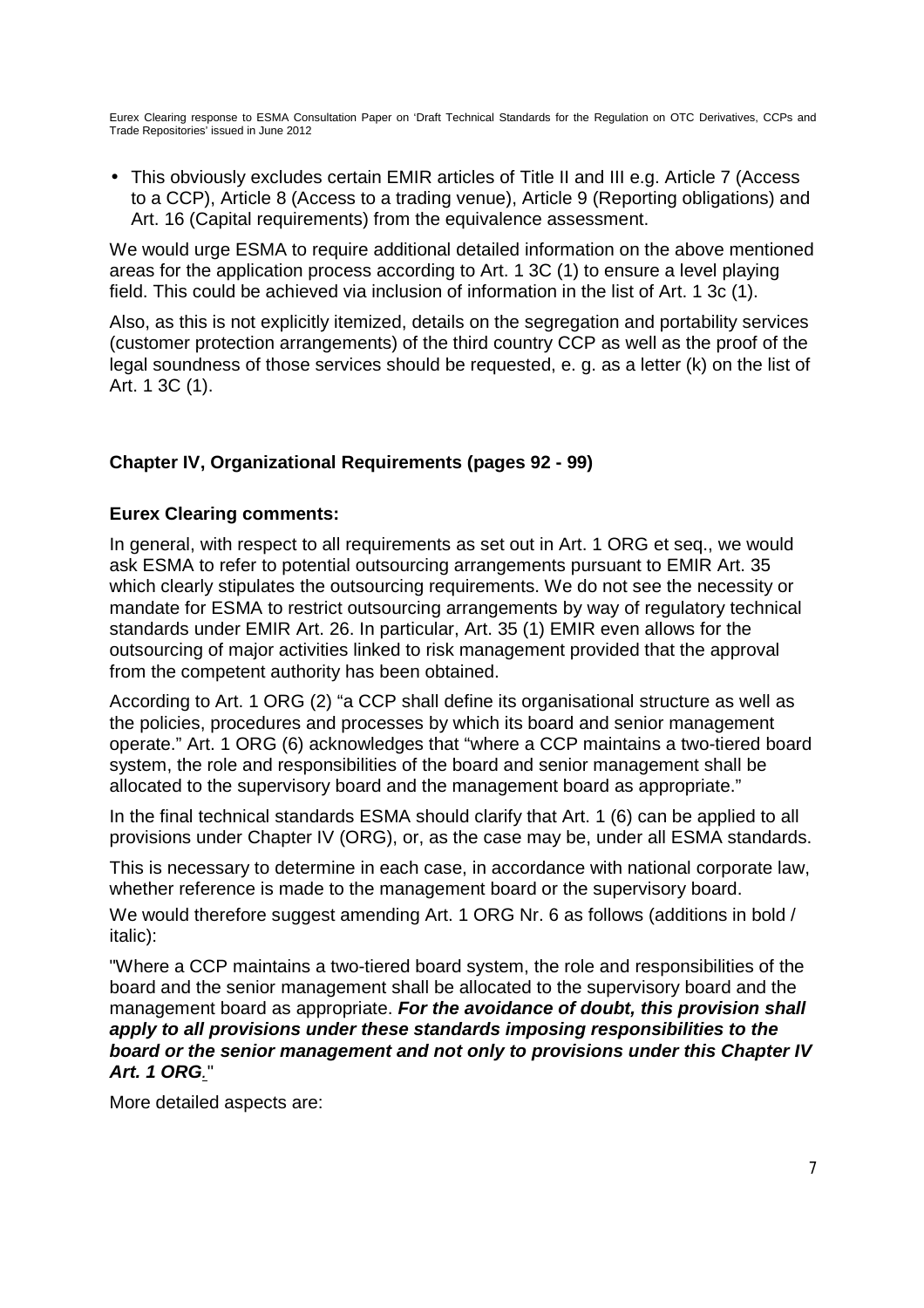In Art. 2 (10) ESMA stipulates conformity with international standards. While we agree that adherence to those standards in general is necessary we however question the legal mandate from ESMA to determine the accounting standards. We see several conflicts with national law especially in regards to the bank accounts directive and the missing opportunity to use it as exempting financial statement.

In Art. 3 (2) ORG the requirement that the CCP's activities and operations have to be "legally sound" should be replaced by the requirement that the operations have to be "*in compliance with EMIR, including regulatory technical standards adopted by the EU Commission."* 

The requirements under Art. 5 ORG should not apply to the CCP's staff in general but should be limited to the board and certain core functions, e.g. the functions as provided for in Art. 5 (4) ORG. This is in line with the purpose of Art. 5 ORG to promote the soundness and effectiveness of the CCP's risk management (cf. Art. 5 (1) ORG).

# **Chapter VI, Business Continuity (pages 102 – 104)**

# **Eurex Clearing comments:**

- 1) Terminology
	- a) "board": again it is not clear which board is meant in a two-tier system: the executive board or the supervisory board. It should be made clear, as it makes a difference for the required board approval according to national corporate law.
	- b) "policy" and "plan": the two terms are used in a confusing way. A clear distinction should be made between policy and plan, in terms of content. Alternatively the ESMA technical standards should be worded more flexibly so that this definition issue is avoided.

A policy typically does not contain implementation or operational details. A plan does. The paper is not clear in this respect, respectively suggests that the policy should include information which is normally in the plan. Such as the identification of critical functions and systems, that is normally either in the plan, in the risk analysis or impact analysis.

- 2) Article 1 BC (6): The recovery time of 2 hours should be understood as an objective, as it cannot be excluded that there might be circumstances not under the control of the CCP, notably in "extreme" or "large scale" scenarios, which could perhaps lead to a protracted recovery time.
- 3) Article 2 BC (1): The assessment of the criticality of the CCP functions to other institutions cannot only be the analysed from the CCP itself.
- 4) Article 3 BC (2): Geographically distinct risk profile: it would be useful to repeat the explanation given in recital (32) also in Article 3 BC (2): "should be located sufficiently distant and in a sufficiently geographically distinct location from the primary site so that it would not be subject to the same disaster which may cause the unavailability of the primary site".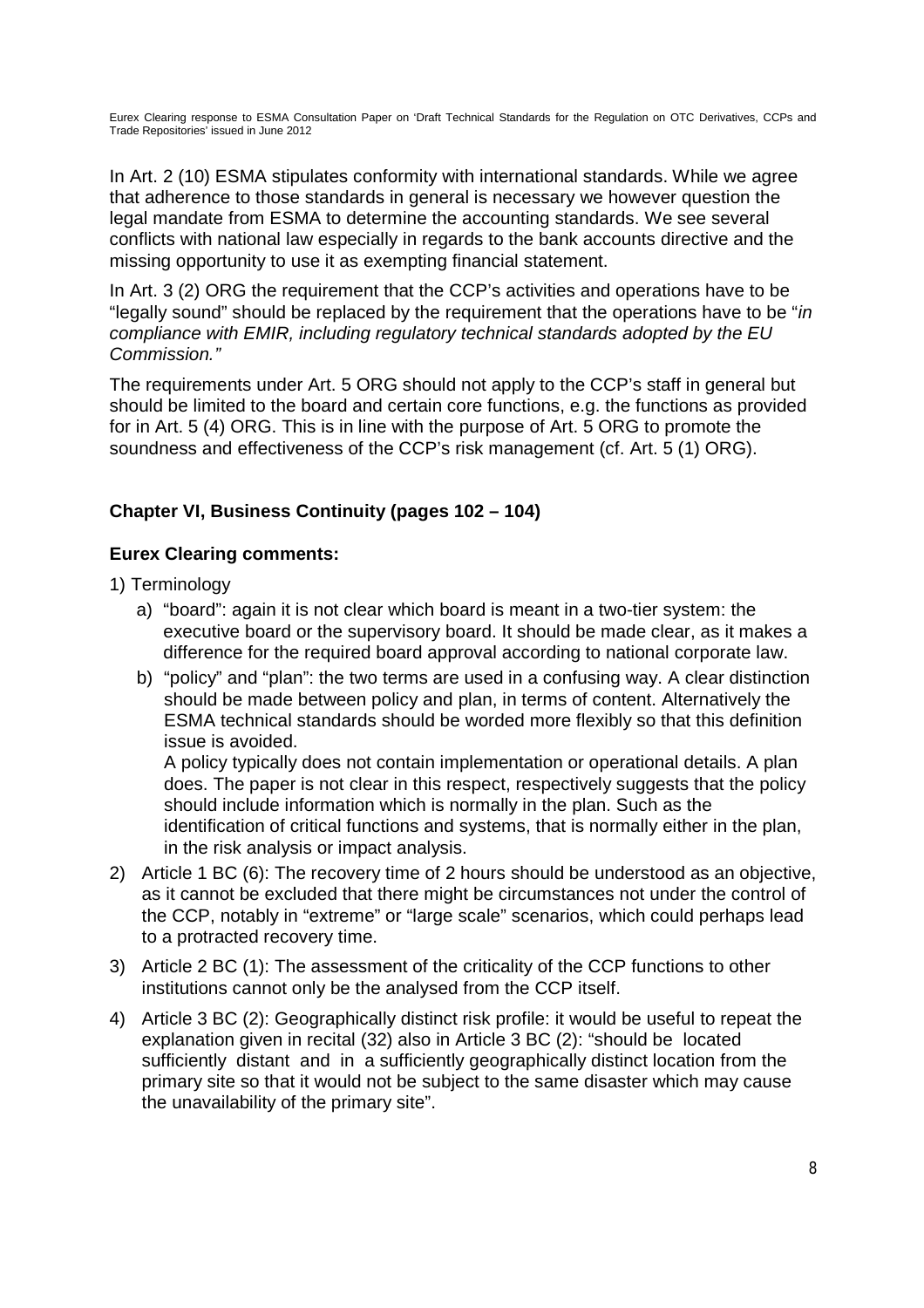- 5) Article 4 BC (2) b: Testing with clearing members, external providers and relevant institutions: this might be challenging, unless external parties are obliged contractually or by regulation. Practical challenges include finding common dates for the tests. In order to address the concern of interdependencies, it would appear to be more practical, if for example industry-wide tests would be organized by regulators or a market association, as it happens in some jurisdictions. ESMA might consider such an approach.
- 6) Article 5 BC (1) & (2): Not withstanding previous comments on terminology regarding the use of "policy" and "plan", the two articles seem to want to say the same. Consequently, Article 5 BC (1) should be deleted.
- 7) Article 6 BC: The crisis management function shall be "overseen" by the board: Again it is not clear which board is meant and what "overseen" means in practice? Does it mean an operational oversight role? Or should the board just ensure that there is such a function?
- 8) Article 7 BC: The paragraph on crisis communication should be moved under article 6 BC on crisis management, as there is already a sentence there on that topic. For reasons of clarity the article's title could be changed to "Reporting". In addition, it is again unclear which board is meant.

# **Chapter VII, Margins (pages 105 – 107)**

# **Eurex Clearing comments:**

- We would like to note that with regards to the entire margins section, ESMA is overly detailed and prescriptive in its regulation. This prescriptive approach will lead to tremendously higher cost for the financial industry and also real economy without stipulating a safer or more prudent framework. In addition, we see the threat of increased possibility for moral hazard whereby CCPs just follow the rules without attempting to find the adequate risk model. Also we are concerned about reducing the relevance of mutual lines of defense such as the clearing fund and the resulting moral hazard of lower incentive to support the default management process.
- Many proposals throughout entire margins section would fit only in the context of a risk model with a rule-based single-product approach. Such approaches may work for simplest products, but are not applicable for some cleared products already and more complex OTC products subject to mandatory clearing in the future.
- The clearing member's default may lead to systemic market disruption if the clearing member's portfolio is too large or not balanced. Instead, for not too large and balanced portfolios the disruption is much less probable, as such portfolios can be much easier digested by remaining community. The balanced portfolio structure is best incentivised by risk sensitive portfolio margining. The incentives are violated if margining is not risk sensitive. Especially Articles 2 and 4 would lead to risk insensitive margins.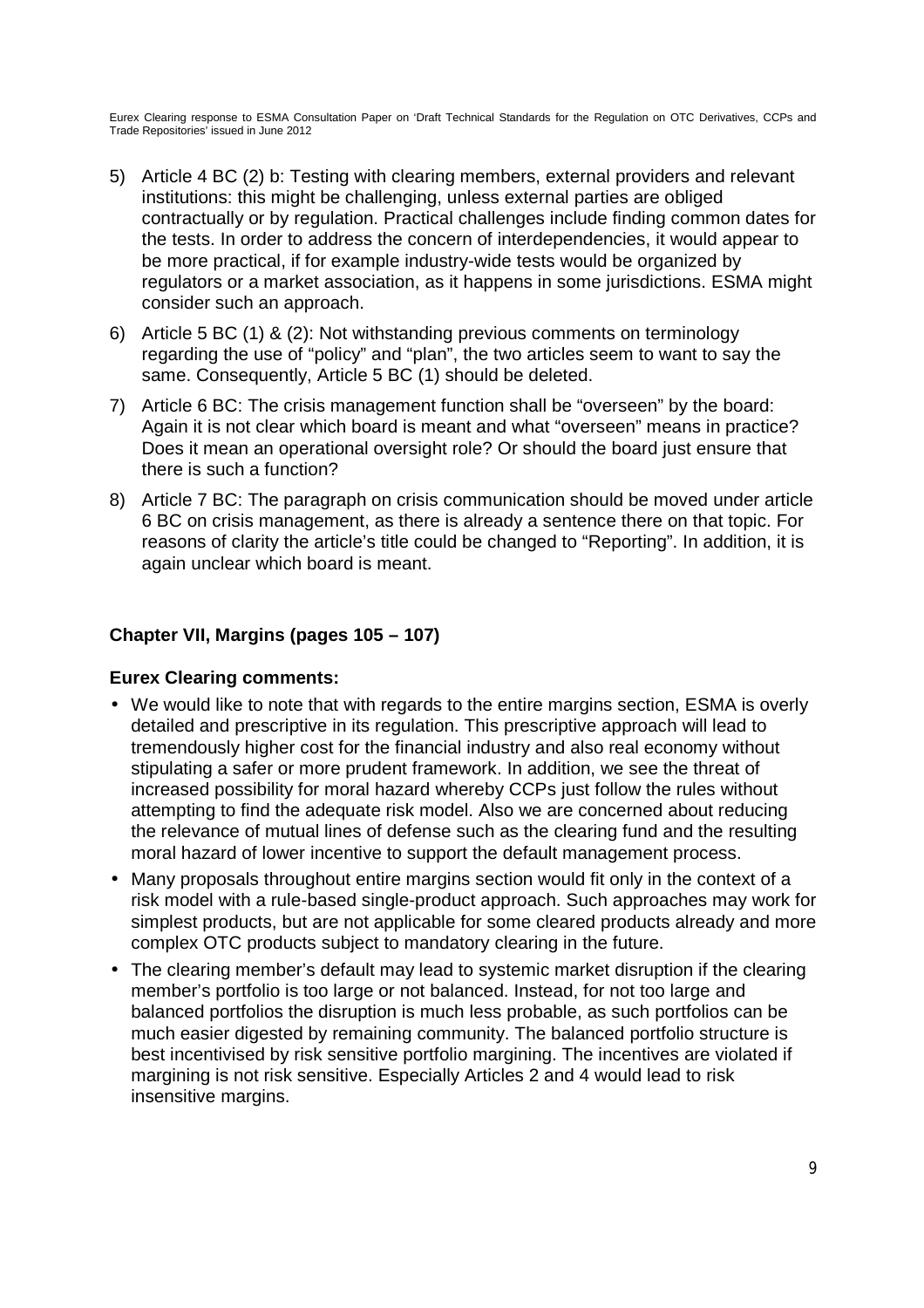• The taken approach will also be detrimental to innovative, state-of the art portfolio margining concepts which to our knowledge are promoted by regulators.

To efficiently address these major critical areas of concern, we propose to extend or introduce an escape clause in relevant articles to allow the usage of other adequate procedures if it can be shown that comparable level of safety is achieved. In detail we propose the following changes.

# **Art. 4 MAR Portfolio Margining**

Paragraphs 1, 2, 3, 4, 6 unchanged

We would recommend changing paragraph 5 as proposed (additions in bold / italic, deletions in strikethrough):

"A CCP may use any other procedure for the calculation of the adequate offset between different sets of products periods, provided that the margin requirements are at least as conservative as those defined in this Article, it is *to satisfy the articles 1 and 3, when applied in a portfolio context and verified according to Chapter XIII Article 3 SBT. The CCP should be* able to demonstrate a clear convergence with the parameters specified in paragraph 2 and *Articles 1-3,* the approach used is *must be* based on a sound theoretical framework and subject to ongoing review *and testing program as defined in Chapter XIII Articles 1 and 3 SBT. In case a scenario-based portfolio margining approach is used, CCP shall instead of applying Art. 4. MAR 2 demonstrate that correlation structure reflects correlation regimes observed over at least two years and during stressed historical or hypothetical scenarios.*"

# **Art. 1 MAR Percentage**

#### Paragraphs 1, 2, 4 unchanged

We would recommend changing paragraph 3 as proposed (additions in bold / italic): "The CCP shall inform its competent authority on the criteria considered to determine the percentage applied to the calculation of the margins for each class of financial instruments and shall justify appropriately any departure of the above framework.

*In case portfolio margining between OTC and non-OTC derivatives is used, a CCP may use other procedure for calculation of harmonized confidence intervals provided that the margin requirements respect at least confidence interval as defined in Art. 1 MAR 1. b. and account for the factors described in Art. 1 MAR 2. based on a sound theoretical framework and subject to ongoing review and testing programs as defined in Chapter XIII Art. 1 and 3 SBT."* 

#### **Art 2. MAR Time horizon and other factors for the calculation of historical volatility**

1, 3, 4 unchanged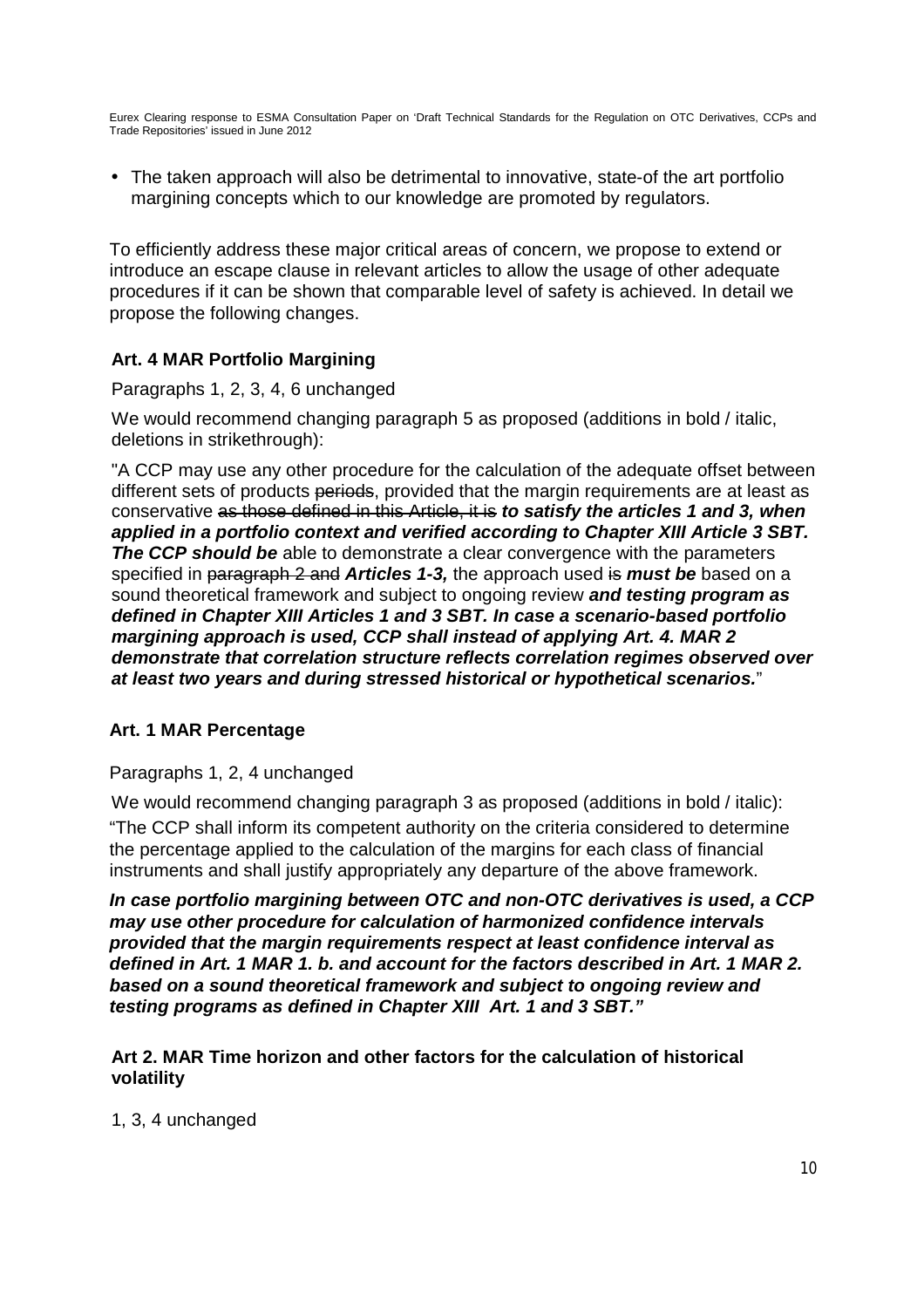We would recommend changing paragraph 2 as proposed (additions in bold / italic, deletions in strikethrough):

"A CCP may use any other time horizon *and other factors* for the calculation of historical volatility periods provided that the use of such time periods *and other factors* results in margin requirements *that are based on a sound theoretical framework and subject to ongoing review and are consistently verified by testing programs as defined in Chapter XIII Article 3 SBT with the result that margins demonstrate to be* at least as conservative as those obtained with the time periods defined in the paragraph 1 *suggested by confidence interval definition in Article 1 MAR and liquidation period definition in Article 3 MAR when applied in a portfolio context.*

The details on the rationale behind the proposed changes are provided below.

### **With respect to Art. 1 MAR and Article 3 MAR (pp. 105 -106) we have the following remarks:**

We fully support the idea that the risk method should adequately account for product specifics and special treatment may be required in some cases (e.g. complex or illiquid products). Though, the segmentation into "OTC" and "financial instrument other than OTC derivatives" seems arbitrary; the segmentation based on inherent product characteristics is more adequate. Therefore, addressing such product specifics via a higher confidence level across-the-board seems inadequate. Instead, specific model add-ons should be included to best reflect the structure of product specifics (e.g. liquidity add-on to account for illiquidity).

Concrete points on confidence level and liquidation period definition:

- The confidence level should be set at a sufficiently high level to guarantee that margins cover relevant portfolio risks in "almost all" cases but should still be at a level which allows for a robust and statistically sound computation of margin figures and statistically reasonable backtesting analyses (i.e. the higher the confidence level, the longer backtesting period would be required to backtest)
- The given confidence level definition is misleading since it motivates the confidence interval in a purely backward-looking way. Instead, the effective confidence level based on out of sample backtesting should be a relevant measure to conclude on model confidence level (see attached presentation with illustrative calculation)
- Instrument-dependent quantiles do not seem reasonable, since the margin requirement in portfolio context should cover losses with a specific statistical confidence, which should be the same over all products in the given portfolio. Quantile requirements should furthermore be in line with other regulatory requirements to ensure globally unified standards (e. g. CFTC/SEC 99%).
- The economic disadvantages for very large confidence levels are listed on page 30 of the consultation paper. In addition, reliable backtesting gets increasingly difficult (even for a one day risk horizon, a quantile of 99.5% expects about one outlier per year). The latter point is important as backtesting is at the core of the margin model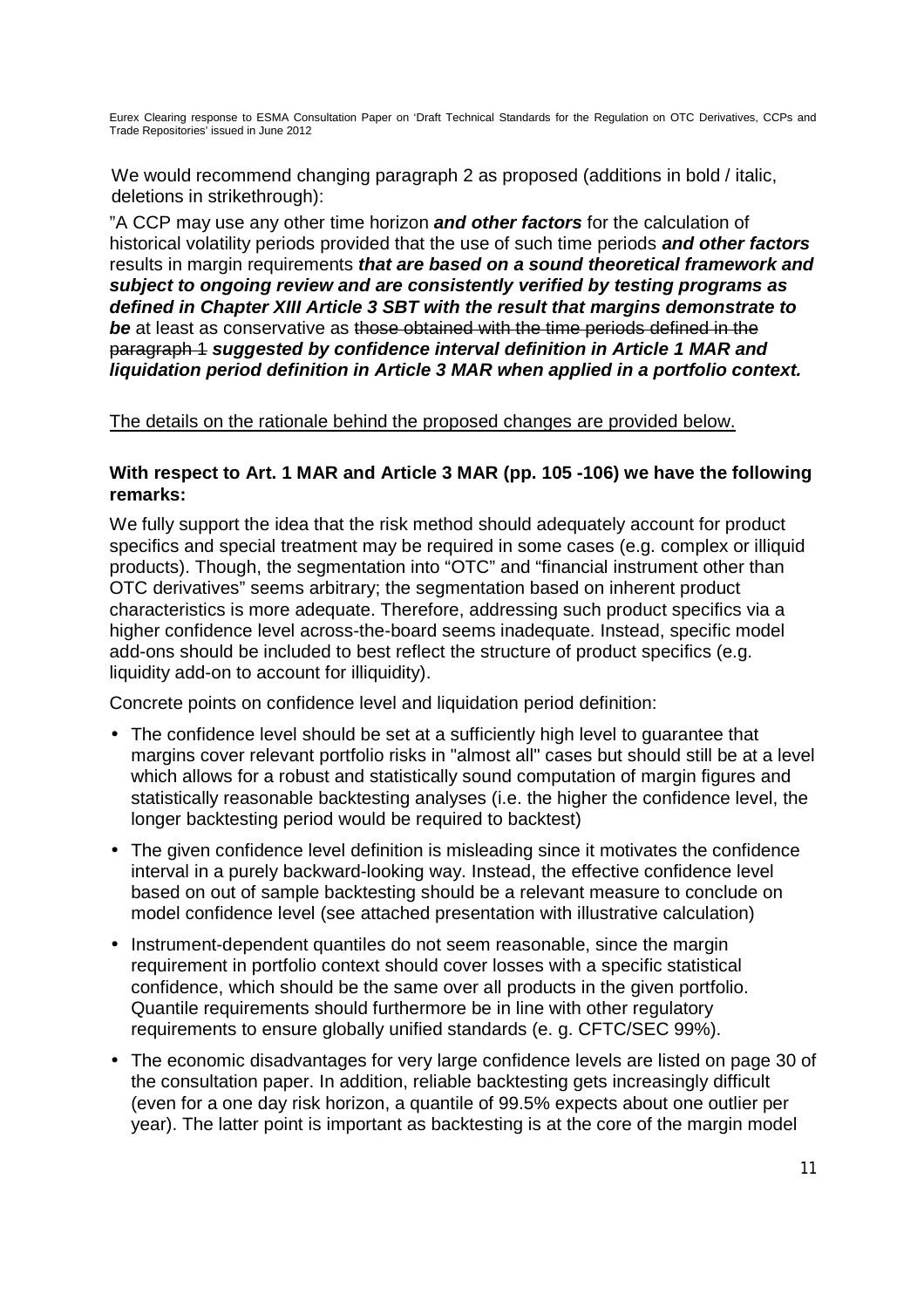validation process. Also in that context, high confidence levels do not fit together with the envisaged time horizon for backtesting of 250 days, which would require overlapping backtesting for a risk horizon larger than one day, which leads to a further reduction of backtesting significance (page 42, point 233).

- It should furthermore be considered that margin requirements are only one part of the lines of defence, which are supposed to ensure the sufficiency of capital available in the case of member defaults. Risks beyond the levels margin levels are addressed by stresstesting. Too high margin requirements would mean a too small Clearing Fund; therefore members would have little incentives to participate in the Default Management process.
- It was noticed during Lehman that some exchange products had lower liquidity and longer holding period than OTC and vice versa.
- We also would like to question the argument as outlined in recital 163 (CP page 30): ESMA argues that margins will receive a better capital treatment than default fund contributions and hence incentivises clearing member to provide more margins. This argument however falls short of recognizing that the Basel framework as well as the current CRD IV proposal treats OTC derivatives and non-OTC derivatives equally with respect to capital requirements. This is a clear indication to not distinguish between OTC and non-OTC derivatives for risk management purposes.
- As a consequence liquidity (and thus the reliability of the price) should be the criteria for differentiating between derivatives and that those differences should result in different liquidation periods rather than different confidence intervals.

#### **With respect to Art. 2 MAR we have the following arguments why the approach will lead into the wrong direction:**

The proposed definition of volatility is ambiguous and has to be clarified:

- a. One possible interpretation: a product-specific volatility should be derived based on equally weighted returns from both periods, whereas most stressed market conditions may differ from product to product.
	- Here, the PnL dynamics in portfolio context is implicitly violated, since volatilities are determined in a scenario-inconsistent way. It seems again to be motivated by single-product rule-based thinking
- b. Another possible interpretation: the scenario set on which margin requirements are based consists of equally weighted stress and latest scenarios:
	- In this case, the margin requirement becomes almost totally insensitive to changes in the market regime. An increase in market volatilities would be shadowed by the worst historical crisis and no immediate awareness to such a change in market conditions would be provided.

To our opinion, both interpretations do not lead to a desirable model feature or are even incompatible with a portfolio margining approach. Counter-cyclical model properties are best provided by preserving a reasonable degree of responsiveness incl. flooring of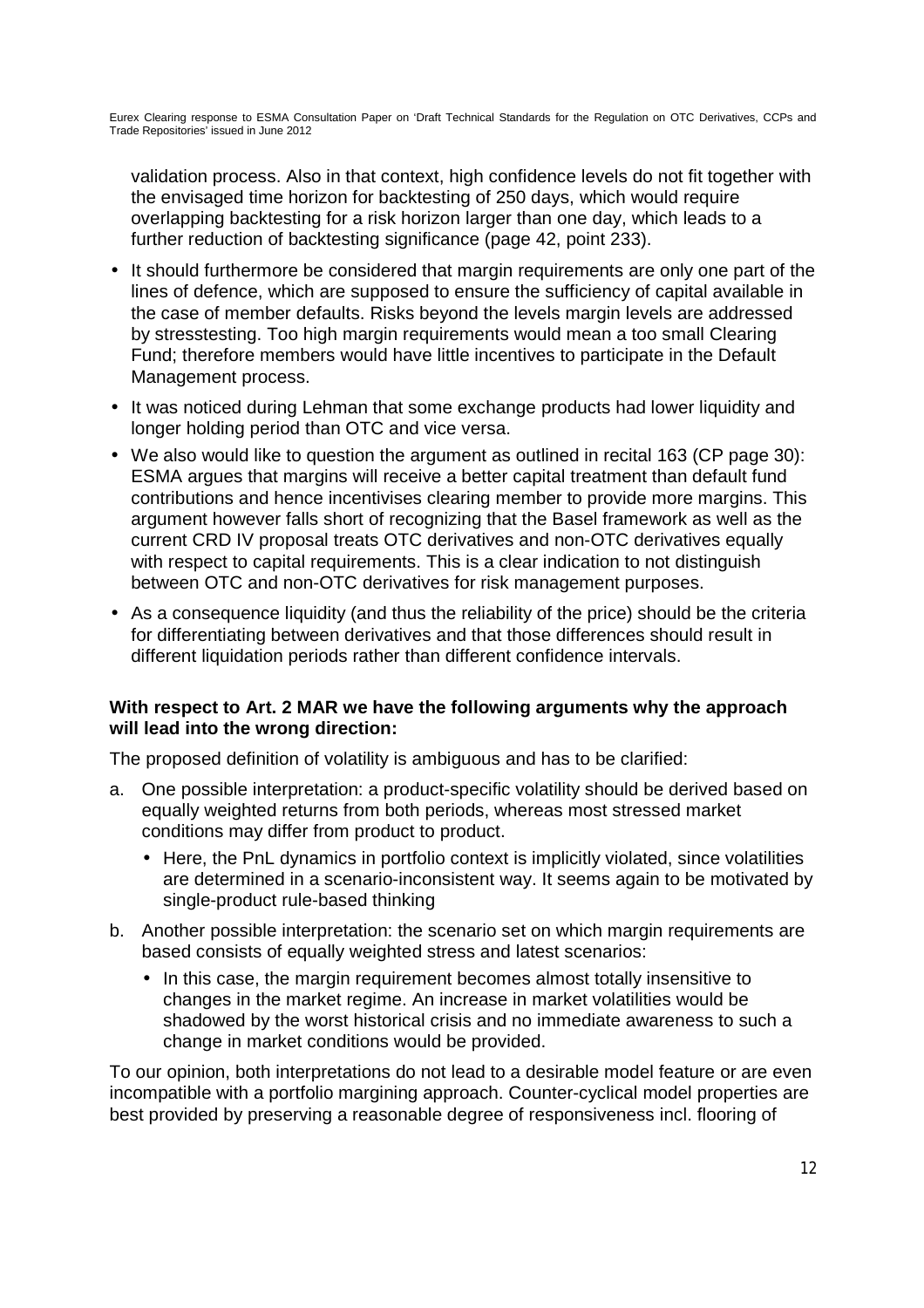margin requirements on different levels (e. g. stressed period floor on portfolio level with additional risk-factor-specific volatility flooring).

#### **Arguments why we are convinced that the approach in Art. 4 MAR (pp. 106) would lead to undesired instabilities for CCP, clearing members and financial system level:**

The disallowance of offsets between products where no fundamental rationale for stable correlation can be expected (i.e. equities vs. commodities) is reasonable. Further far reaching prescription for a rule based approach based on pair-wise instrument correlation thresholds would introduce strong imbalance between "conservatism" and "risk sensitivity" of margins, i.e. in most cases the margins would be conservative but not risk sensitive. This disincentives proper risks management both at a clearinghouse and clearing participant level, as same margin amounts may be required for portfolios with completely different risk profiles.

The arguments on the far reaching side effects of the push for risk insensitive approaches and on the limitations of the variants of "pairwise correlation approaches" are known to the industry and to the regulatory world. As a result the proposed approach would be not compatible with portfolio based approaches as they are used by leading CCPs.

The statement on p 33. Art 175. ("ESMA has, therefore, analysed the current practices among European CCPs and on the basis of that developed the requirements included in Annex III") is misleading, as the analysis might have been restricted to simple products i.e. futures, whereas for complex products like Swaps already now CCPs use risk factor based approaches.

Specifically on the regulatory view this approach would be not compatible with other regulations both in "cleared" context

• Principles for FMI, CPSS/IOSCO/BIS, Apr 2012, cpss101a.pdf "[…] *An FMI should also provide appropriate incentives […] for its participants and other entities to manage and contain their risks vis-à-vis the FMI […]")*

and "non-cleared" context

• CPSS/IOSCO/BIS consultative paper on Margin requirements for non-centrallycleared derivatives, July 2012, bcbs226.pdf,

*"[…] Non-centrally-cleared derivatives will often be exposed to a number of complex and interrelated risks. Internal or third-party quantitative models that assess these risks in a granular form can be useful for ensuring that the relevant initial margin amounts are calculated in an appropriately risk-sensitive manner. Moreover, current practice among a number of large and active CCPs is to use internal quantitative models when determining initial margin amounts. […]").*

We believe that to best achieve the ultimate goal of the regulation one should impose a guiding principle for a conservative and at the same time risk sensitive margining method where adequacy should be validated by means of robust backtesting process.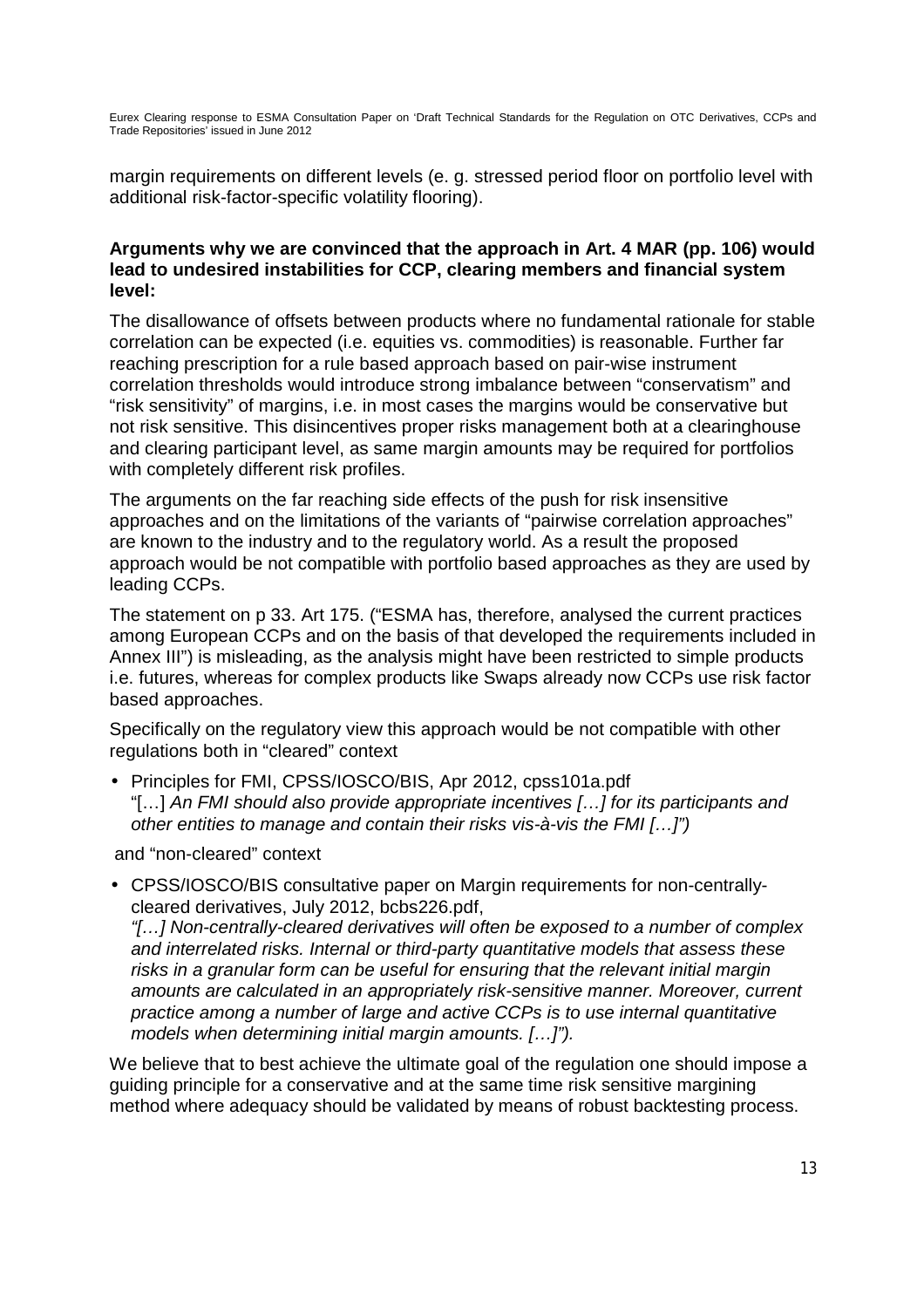In detail, the deficiencies of the "pairwise correlation thresholds approach" are mainly attributable to

- 1) the ambiguities around how the correlation is defined,
- 2) the ambiguities around granularity of instrument definition (vs. risk factor definition), therefore meaninglessness of the "instrument correlation" for complex instruments and
- 3) non-desirable quantitative aspects where restrictions on correlations may counterintuitively increase or decrease risk estimate depending on the portfolio structure.

#### add 1)

Correlation itself is a vulnerable starting point to build rule-based framework on it, as pair-wise correlation can be strongly affected by the choice of time windows or weighting schemes, the values may be meaningless as input time series may deviate strongly from normal distribution assumption.

#### add 2)

Historical "correlation between instruments" implies that instrument is an entity which may be identified, clearly separated from other instruments and observed over time. This may be meaningful for some simple products e.g. futures. But this approach quickly gets meaningless for instruments where more dimensions and granularity in parameter space are possible (e.g. strike and expiry for options, parameters in term sheet for swaps), for instruments depending on many risk factors, exhibiting changing risk profiles over time (e.g. options, bonds, swaps). Here, risk factor approach as opposed to instrument approach is a proven building block for risk models.

#### Add 3)

Capping of correlations may increase or decrease margins depending on the portfolio setup. Splitting portfolios with more than two instruments based on correlation thresholds may be non-deterministic. In general, manipulating correlations in multivariate context may lead to non-desirable results (negative initial margins for some portfolios).

# **Example on instrument correlation vs. risk factor correlation:**

In the case of IRS, what would it actually mean that two instruments are anti-correlated?

It is impossible to check correlations for all swap rates and maturities; since usually one does not have the same products available in the past to check correlations directly etc.

The risk factor based approach would mean identification of the risk factors in IRS context (e.g. many tenors of the discount curve and forward curve). Attempts to combine the granular risk factor approach with "pairwise-correlation thresholds approach" would result in highly impractical computation scheme (in our curve example the correlations for nearby tenors is very high, short-to-mid is sufficient, mid-to-long is sufficient, but long-to-short is not sufficient to be taken into the same portfolio).

There is no practical example known to us yet of such models employed in real life.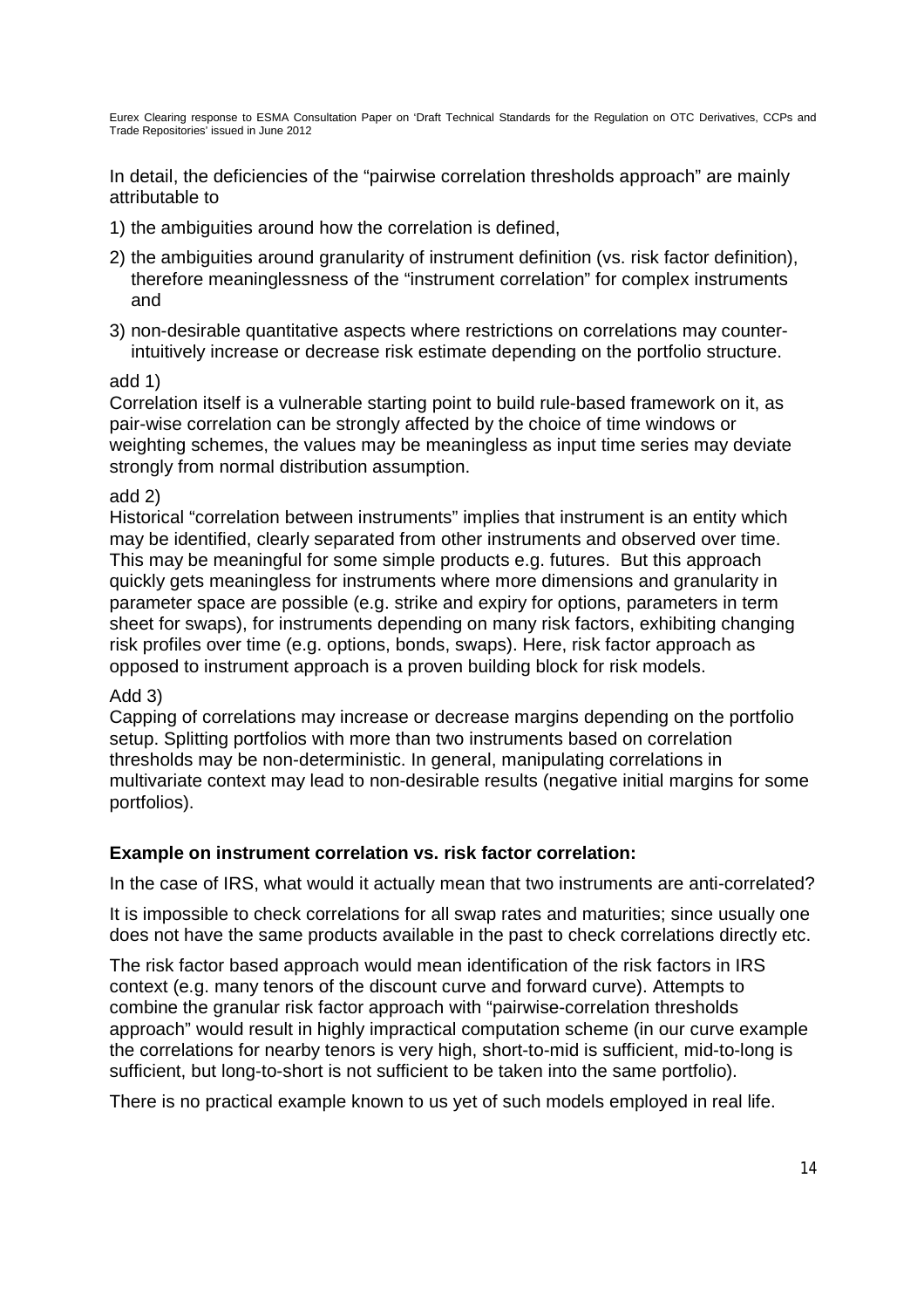Known examples for simplified rule-based models typically use drastic reduction of risk factor granularity (e.g. only parallel shift is assumed for interest rate curves and implied volatility surfaces) where very rough outcomes are produced and material risks remain not covered.

In our view the solution is an approach where a granular set of risk factors run through a set of scenarios (historical, stress period) furthermore approach is extended with adjustments for known limitations (e.g. correlation breaks and backward looking scenarios). This avoids the above named problems using a consistent risk-factor view by which offsetting is naturally built in without explicitly dealing with a vulnerable correlation numbers. As a consequence, no complicated pair-wise instrument logic employing a strict long-short perspective is needed, which demands for ad-hoc / expert definitions of thresholds (why 70% and not 50%).

This is only one reason, why self-consistent portfolio risk models based on sophisticated historical scenario sampling approaches have manifested themselves as state of the art risk models and are considered best practice by market participants and regulators.

# **Art. 5 MAR on procyclicality**

We view that excessive procyclicality can be best avoided by the inclusion of flooring of margin requirements on different levels (e. g. stressed period floor on portfolio level with additional risk-factor-specific volatility flooring). At the same time the margining should preserve a reasonable degree of responsiveness for CCP to be able to adapt to the change in market phase and ensure the integrity of the markets.

# **Chapter VIII, Default fund (pages 107/108)**

# **Eurex Clearing comments:**

• A review of stress testing scenarios by the Risk Committee every 3 months as outlined in article 3 DF is not useful if there have been no changes in current market conditions.

# **Chapter IX, - Liquidity risk controls (pages 108 - 110)**

# **Eurex Clearing comments:**

Art. 1 LIQ (3) b requires the monitoring of liquidity needs *"across a range of market scenarios".* 

In respect to Art. 1 LIQ (3) it needs to be distinguished between liquidity requirements arising in the normal course of business and liquidity requirements caused by a clearing member default. In the normal course of business, liquidity should be sufficient to cover events that have occurred in the past. In addition, scenarios should be used to stress the historical occurrences.

Liquidity requirements are not materially influenced by market movements but rather by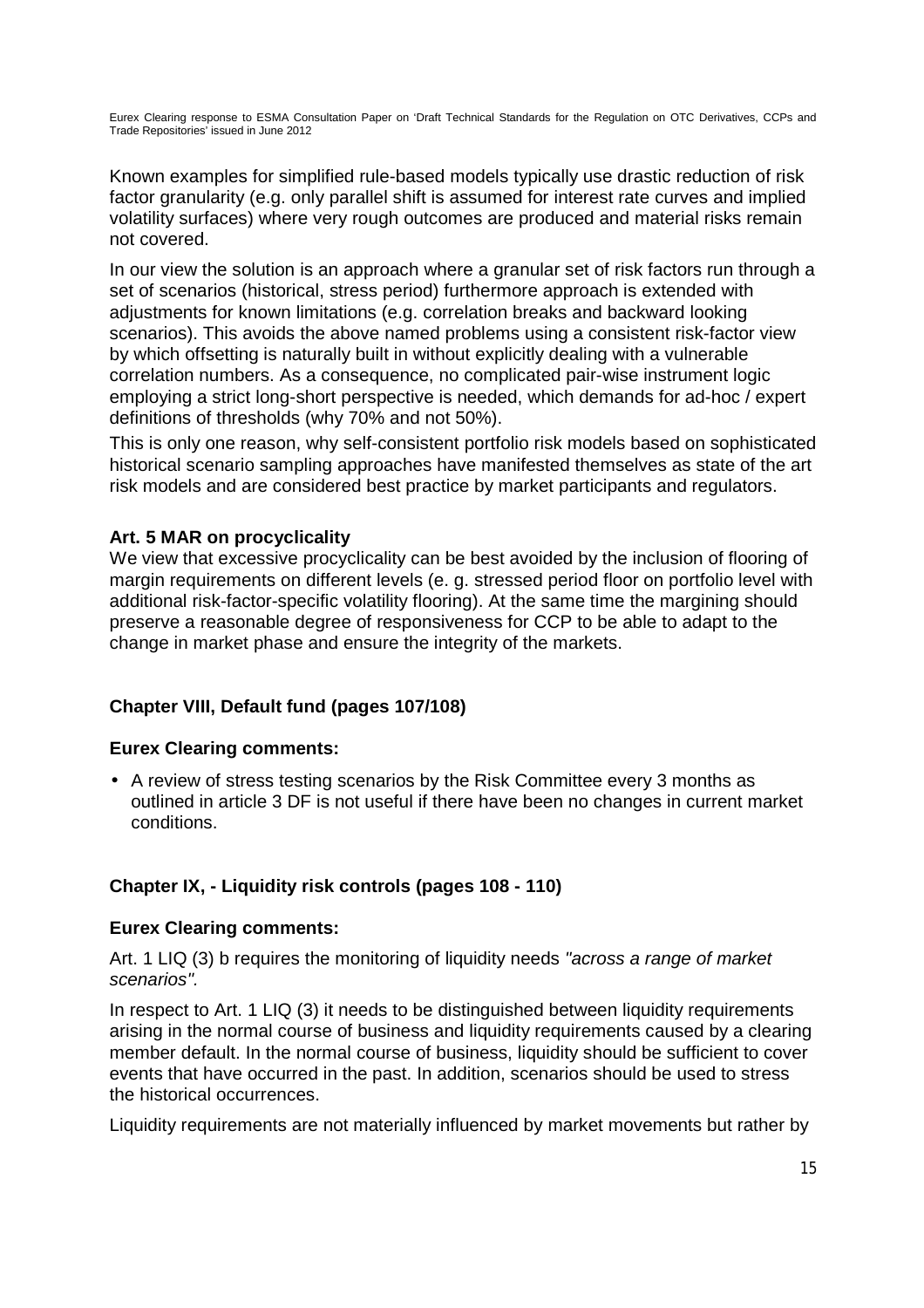settlement processes and timely payments by clearing members. Monitoring of needs *"across a range of market scenarios"* as required in Art. 1 LIQ will not add value and the term *"across a range of market scenarios"* should be deleted to avoid confusion.

Art. 2 LIQ requires *"A CCP shall maintain, in each relevant currency, liquid resources commensurate with its liquidity requirements, defined in accordance with Article 44 of [EMIR] and Article 1 of this Regulation."*

We would request that this Article includes a clarification that "liquidity should be measured across all currencies and not for currencies. For major currencies an intraday FX conversion is possible."

Art. 2 (4) LIQ requires a *"rigorous due diligence"* at liquidity providers. We interpret this as "providing process descriptions to ensure adequate due diligence of liquidity providers". We would ask ESMA to clarify this.

# **Chapter X – Default Waterfall (page 111)**

#### **Eurex Clearing comments:**

Art. 1 (1) DW stipulates that *"A CCP shall keep, and indicate separately in its balance sheet, an amount of dedicated own resources for the purpose set out in Article 45(4) of Regulation (EU) No xx/xxxx [EMIR]. This amount shall be at least equal to the 50 per cent of the capital, including retained earnings and reserves, held in accordance with Article 16(2) of Regulation (EU) No xx/xxxx [EMIR]."*

We are of the opinion that the minimum amount of 50% is too high, is not properly justified in the impact assessment and might lead to a situation where CCPs are encouraged to hold as less own capital as possible. On the contrary, CCPs with higher amounts of capital will be sanctioned.

In defining the dedicated amount of CCP's own resources to be used in the default waterfall ESMA may consider the outcome of the current EBA consultation on CCPs own capital and more importantly the potential detrimental effects on the default procedure of CCPs.

With respect to the default procedure ESMA needs to carefully balance mainly two factors: The amount of the CCP's own resources as well as the contribution of clearing members to the default fund. The amount of the latter is an incentive for clearing members to participate in close-out actions, particularly when it might be most appropriate.

The current ESMA proposal clearly puts a high weight on the CCP (through high own contribution in the default waterfall - "skin in the game"). This will lead to the situation that clearing members are less incentivized to participate in a close out auction (moral hazard).

To avoid such moral hazard we believe a better balanced weighting between the CCP's own contribution and clearing members contributions will help to keep the incentives for both CCPs and clearing members. We propose to split CCP's own resources for the default fund into a minimum 10% portion of "skin in the game" as first step from the CCP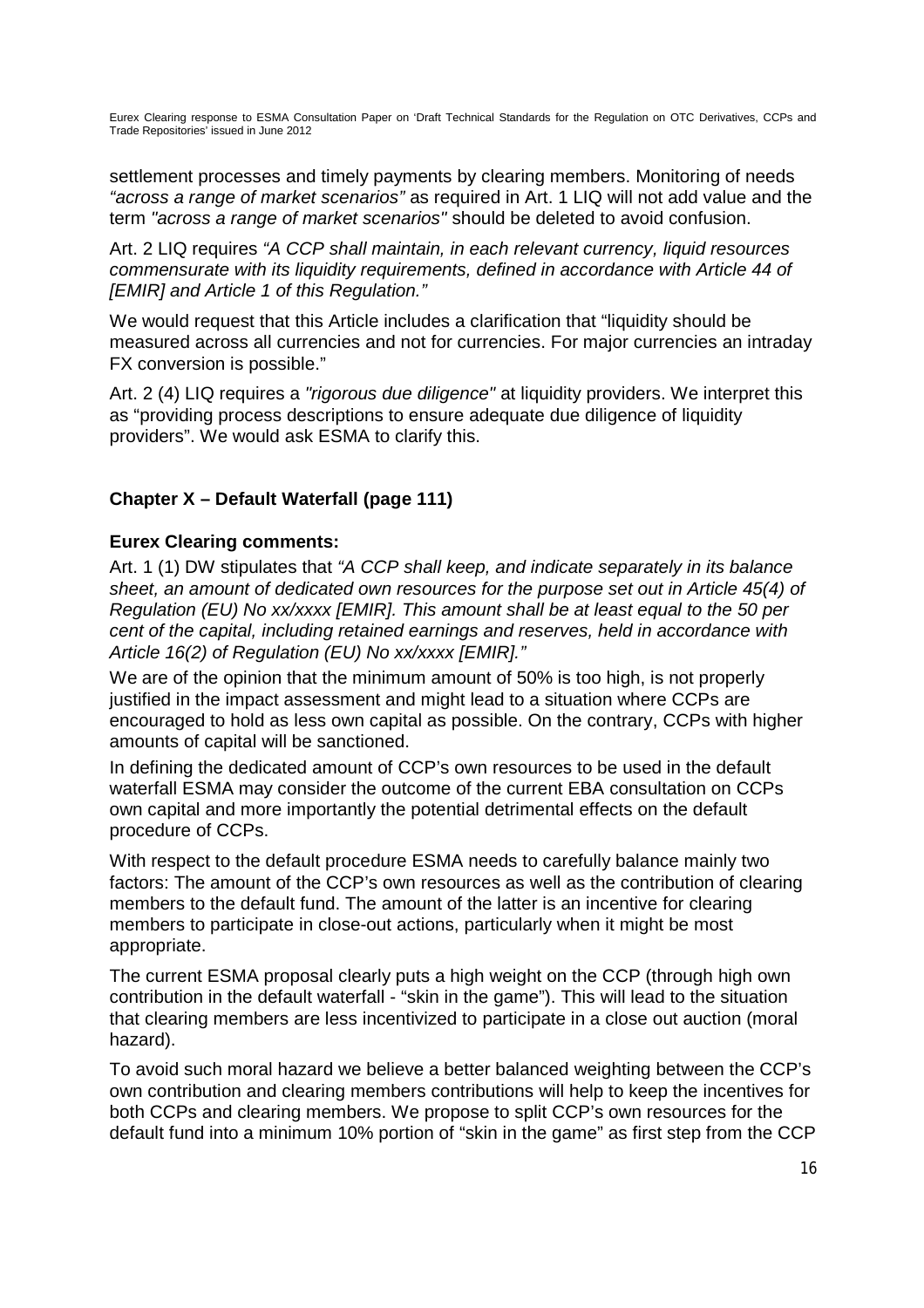in the default process and to use the remaining 40% portion in the second step on a pro-rata basis together with non-defaulting clearing members.

Such a step wise approach has the additional advantage to not compromise CCPs due to the requirement to immediately recapitalize under stressed conditions.

Also, with respect to the first sentence of Art. 1 DW we would like to highlight that the requirement "separately in its balance sheet" is in conflict with national accounting regulation. We therefore would ask ESMA to change the wording into *"as to be clearly and separately shown in the statutory accounts either in the balance sheet or the notes."*

#### **Chapter XIII, Review of models, stress testing and back testing (page 119 – 126)**

#### **Eurex Clearing comments:**

We fully support the need for robust backtesting and stresstesting programmes. Backtesting is the essential mechanism to verify the adequacy and risk sensitivity of the margining model.

In detail we have the following comments:

• 250 day backtesting period in combination with confidence level 99,5% and risk period of 5 days would be not statistically sound (backtest based on overlapping samples or 1-day PnL is questionable). (see also our comments on confidence levels in margining)

Art 3 SBT (1): clarification needed: on what "time horizons" are meant? PnL horizon of e.g. 1\_2 or 5 days or historical backtesting period of 1,2 or 5 years?

# **ANNEX V - Draft regulatory technical standards on trade repositories**

#### **Article 6 Reporting of collateral (page 140)**

#### **Eurex Clearing comments:**

Eurex Clearing margins transactions and positions using a portfolio margin approach, hence, the margin requirements are for a given portfolio and not broken down to individual positions.

Eurex Clearing will call for margin on an aggregate basis across the different portfolios; hence, the collateral posted per margin call or without a margin call does not have a one-to-one relationship with the margin required by Eurex Clearing.

Eurex Clearing assumes, based on Article 6 Number 2, that reporting of collaterals will be done for business that is covered by the CM's proprietary collateral and separately per segregated client. For each of the proprietary and segregated clients the types of collateral will be reported along the value of the collateral and the corresponding currency.